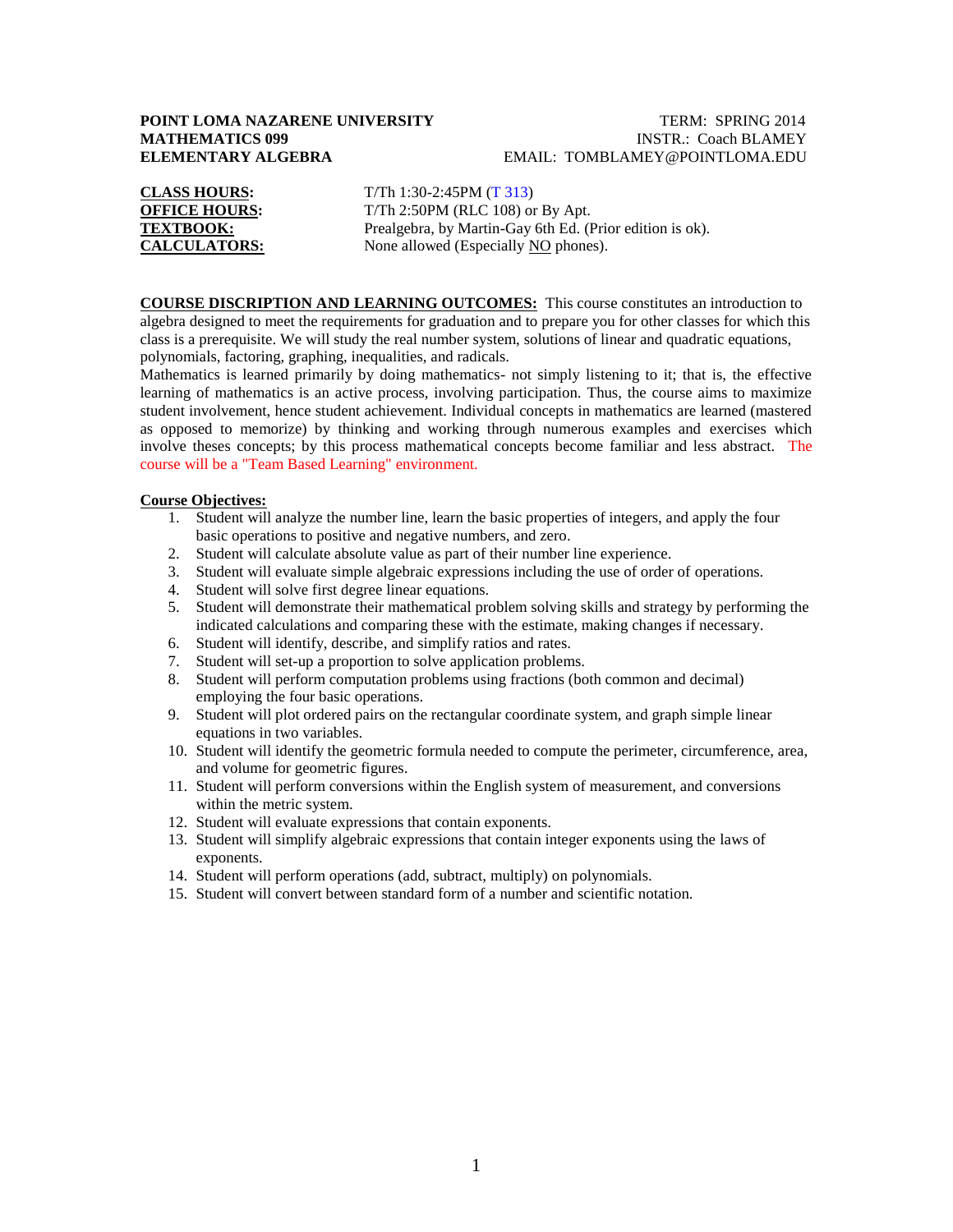#### **Student Learning Outcomes:**

Upon successful completion of Math 99, the student should be able to:

- 1) Evaluate and perform order of operations on arithmetic and algebraic expressions that include signed numbers, fractions, mixed numbers, or decimals without a calculator.
- 2) Convert between percents, decimals and fractions, and solve percentage problems using proportions and/or percent equation without a calculator.
- 3) Solve geometric problems involving angles, perimeter, circumference, area and volume without a calculator.
- 4) Solve linear equations that contain integers, fractions or decimals, and solve application problems by first identifying the unknown, setting-up the equation, solving the equation, and then checking the solution all without a calculator.
- 5) Apply exponent rules to simplify exponential expressions and evaluate and perform algebraic operations on polynomials without a calculator.

#### **GRADES: 1,000 Point Total.**

| A                                                     | 92.5% or Above | $A -$                                                                                                                                       | 90% to 92.4%   |  |
|-------------------------------------------------------|----------------|---------------------------------------------------------------------------------------------------------------------------------------------|----------------|--|
| B                                                     | 82.5% to 87.4% | $B -$                                                                                                                                       | 80\% to 82.4\% |  |
| C                                                     | 72.5% to 77.4% | $C-$                                                                                                                                        | 70\% to 72.4\% |  |
| D                                                     | 62.5% to 67.4% | D-                                                                                                                                          | 60\% to 62.4\% |  |
|                                                       |                |                                                                                                                                             |                |  |
|                                                       |                |                                                                                                                                             |                |  |
|                                                       |                |                                                                                                                                             |                |  |
|                                                       |                |                                                                                                                                             |                |  |
|                                                       |                |                                                                                                                                             |                |  |
| Up to 3% of total grade via board work participation. |                |                                                                                                                                             |                |  |
|                                                       |                | <b>200</b> of your grade.<br><i>INDIVIDUAL QUIZZES:</i> 250 of your grade.<br>50 of your grade.<br>250 of your grade.<br>250 of your grade. |                |  |

#### **Academic Accommodations**:

While all students are expected to meet the minimum academic standards for completion of this course as established by the instructor, students with disabilities may require academic accommodations. At Point Loma Nazarene University, students requesting academic accommodations must file documentation with the Disability Resource Center (DRC), located in the Bond Academic Center. Once the student files documentation, the Disability Resource Center will contact the student's instructors and provide written recommendations for reasonable and appropriate accommodations to meet the individual needs of the student. This policy assists the University in its commitment to full compliance with Section 504 of the Rehabilitation Act of 1973, the Americans with Disabilities (ADA) Act of 1990, and ADA Amendments Act of 2008, all of which prohibit discrimination against students with disabilities and guarantees all qualified students equal access to and benefits of PLNU programs and activities.

Students with learning disabilities who may need accommodations should discuss options with the instructor during the first two weeks of class.

General Advice: The key to success in this class is to attend lectures regularly and do your homework. You learn mathematics by doing it yourself. You should expect to spend approximately two hours outside of class for every one hour in class working on homework and going over concepts. When doing homework, please note it is normal to not be able to do every problem correct on the first attempt. Do not be discouraged, instead seek help.

Sources of Help:

1. Me. If you have questions, ask me.

2. FREE TUTORING- Math Learning Center, RS-230 or Bond Academic Center.

3. Other classmates. Form study groups! Work together!

**ATTENDANCE:** After you miss the equivalent of 4 class periods, you will be warned of impending deenrollment. If you miss the equivalent of 7 class periods, you will be de-enrolled.

**INSTRUCTOR ABSENCES:** If no substitute appears within 20 minutes of starting time, students may sign an attendance sheet and leave (the last student to sign the attendance sheet will bring it to the next class).